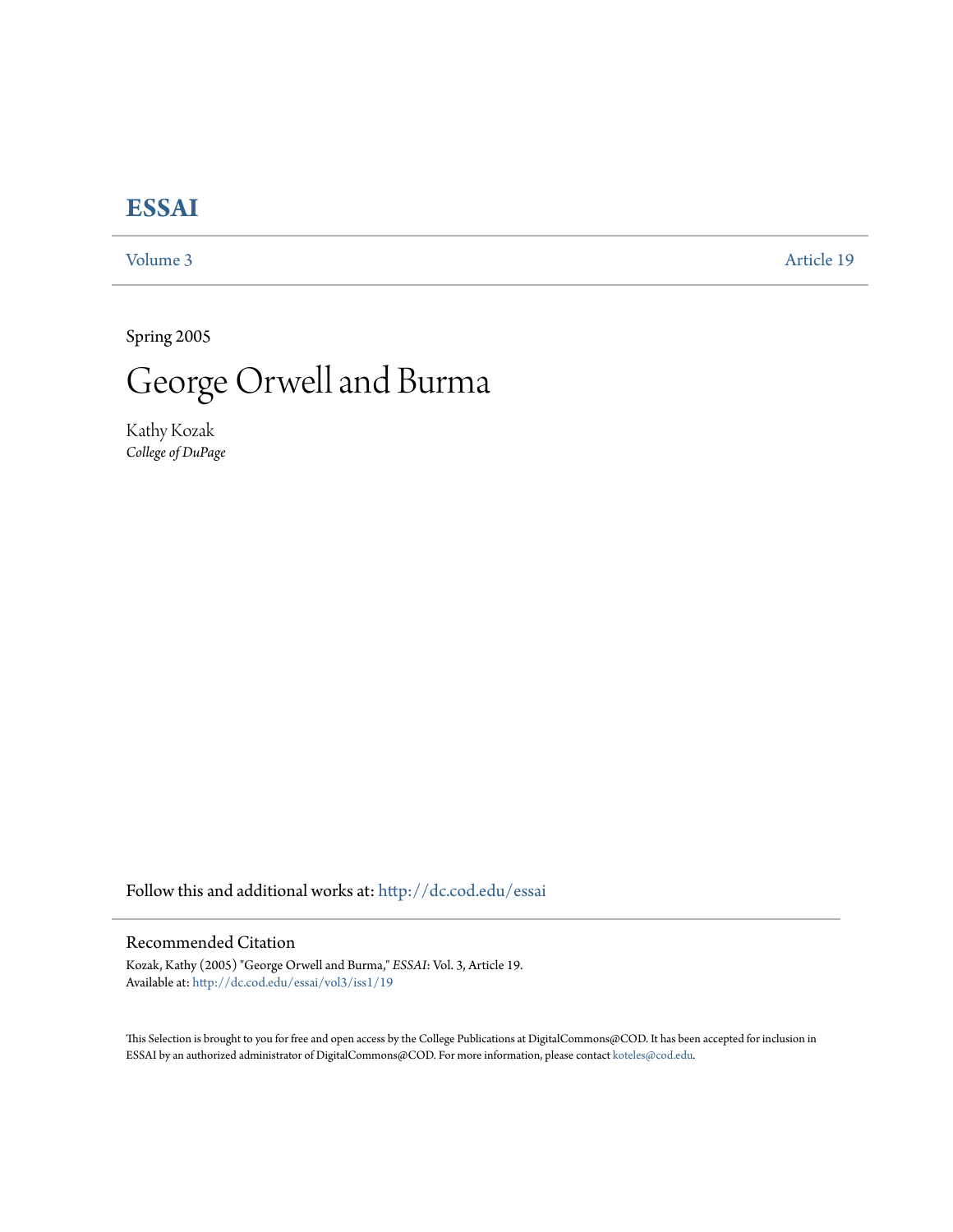George Orwell and Burma

by Kathy Kozak

(Honors English 103)

The Assignment: Research a topic suggested by the themes and topics found in 1984. (Students invited to explore the literary, psychological, political, historic, religious, sociological, etc.)

Solutions there are decisions that we make that define our lives in unexpected and important ways. These decisions are often made when we are too young to fully comprehend the impact they will have on our lives. When Georg important ways. These decisions are often made when we are too young to fully comprehend the impact they will have on our lives. When George Orwell was a young man he made such a decision. He decided not to pursue higher learning after he graduated from Eton in June, 1921, and chose instead to become a policeman for the British Empire (Bowker 72). His years spent in Burma were probably not as romantic as his young heart had hoped for, but they were undoubtedly an unexpected education that would color many of the words he would write throughout his life.

It was high noon in the British Empire when George Orwell was born in June, 1903. The Edwardian Age was a time of great prosperity for British citizens of certain classes (Ferguson 369). They took for granted their right of ownership over places and peoples. It would not have occurred to most Brits to question the right or wrong of conquering a country, stripping the land of its valuables, and treating the indigenous people as very cheap, less than human, labor. On the contrary, it was the "white man's burden" to advance "civilization" around the globe (Ferguson 242).

The British Empire had steadily expanded from its humble beginnings as a small island country in the Sixteenth Century with no overseas land holdings. She started out by playing catch-up to Spain and Portugal, stealing from the thieves who were plundering the New World. Greed has always been a driving force of exploration. The British East India Company was chartered in 1600 to plunder in a more organized way (Commonwealth 3). The British bought, stole, colonized, and bullied their way around the world, ultimately acquiring over 25% of the world's land surface and ruling over 25% of the world's people (Ferguson 240). Niall Ferguson, in his book Empire, quoted Professor George M. Wrong, who wrote in 1909:

> Britain controls today the destinies of some 350,000,000 alien people, unable as yet to govern themselves, and easy victim to rapine and injustice, unless a strong arm guards them. She is giving them a rule that has its faults, no doubt, but such, I would make bold to affirm, as no conquering state ever before gave to a dependent people. (xii)

There is much written speculation on George Orwell's reasons for rejecting college and making the decision to become a part of the British raj. Jacintha Buddicom, his childhood friend during many school holidays, is sure that Orwell's elderly father insisted he go into "Indian Civil" as he had done, in spite of Orwell "having his heart set on Oxford" (4). Peter Lewis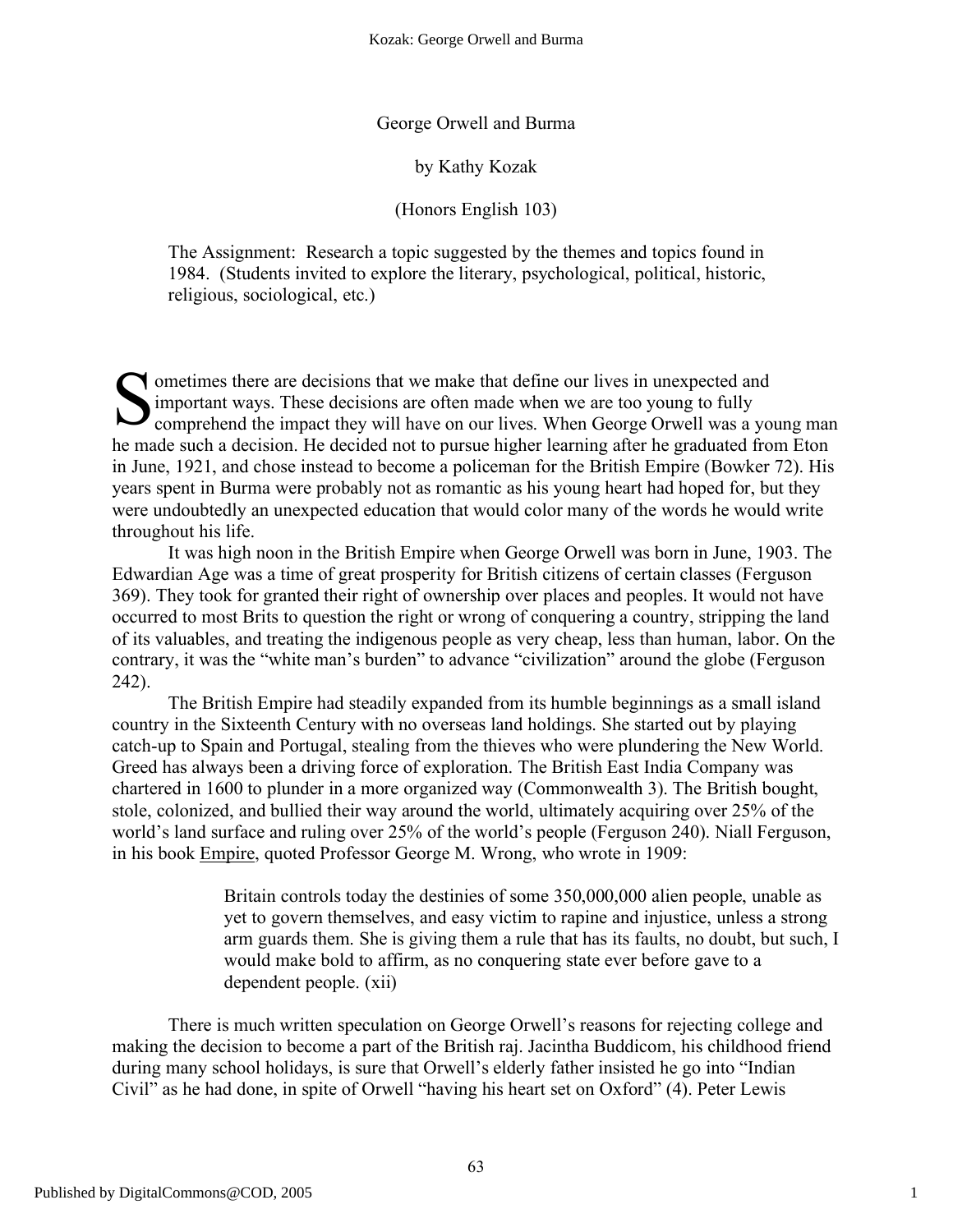believes that Eric Blair, who chose the pen name George Orwell after his return from Burma, chucked college and decided to be a policeman as an open rebellion against the typical path of an Eton graduate (4). Biographer Gordon Bowker believes that Jacintha, who was two years older than Eric, rejected him romantically and he sought escape (71). Bowker also notes that Orwell/Blair's personal tutor for four years at Eton, Andrew Gow, did not recommend him for further schooling, calling him lazy and insolent (70). There is no doubt that joining the police was an unusual move for an Eton graduate, Eric was the first and probably the last to do so (Bowker 72). What he did, in effect, was to reject the pathway to the ruling class, or inner party, and become a member of the British raj, clearly a part of the outer party while one remained in England.

Although becoming an Imperial Policeman was a step down for an Eton graduate, it was an honorable decision, and probably mollified his father. Eric's father, Richard Blair, retired from a post as Sub-Deputy Opium Agent in the Indian Civil Service as a facilitator of the China opium trade (Lewis 32). Eric Blair's mother had grown up in Moulmein, Burma, and had family still living there (Bowker 10). Eric may have been intrigued by the descriptions and stories of Burma shared with him by his intelligent and charming mother, Ida. Burma could have been seen as an exciting and exotic choice, an appealing adventure.

After cramming for three months at the beginning of 1922, Orwell applied to join the Indian Imperial Police Force (Bowker 72). He was accepted in August, and sailed for Burma in October, 1922, his new title being Probationary Assistant Superintendent Blair (Bowker 73). This would place him in the colony of Burma at a time when many of the British colonial natives were straining against their fetters worldwide (Commonwealth 5). Burma was no exception.

Burma is located on the Bay of Bengal, in the northern Indian Ocean. It is just west of Thailand, bordered on the north by China and the east by Bangladesh. India looms over the shoulder of Bangladesh. Burmese scholar Maung Htin Aung describes his country's early history, prior to the British invasion, as typical of Asia. The central region was agricultural, populated by mostly Buddhists, the majority of whom could read and write, and was ruled by a monarchy. He says they considered themselves one country though they had an indigenous population in the mountains around the central plain that would not have called the Burmese king their leader. Burma was protected on 3 sides by mountains and on the fourth by the sea, so the country was relatively stable (Htin Aung 1).

The jewel of Burma was and is the Shwedagon Pagoda, a golden wonder that might as well have had a neon sign on the top flashing, "take me, take me" to passing British ships. George Orwell, as he sailed into the docks of Rangoon, would have seen this gold-covered, jewel-encrusted Pagoda on one side of the mouth of the Irriwaddy River, and the British-owned Burmah Oil Refinery, chimneys belching black smoke, on the other (Bowker 77).

Burmese historian Maung Htin Aung describes the Empire's motives to conquer Burma this way:

> .....the period of the first British intrusion in Burma coincided with the period of the British struggle to acquire and hold the island of Singapore. The East India Company already possessed Penang, and with the acquisition of Singapore in 1819 it became necessary to obtain possession of the Burmese coast to turn the Bay of Bengal into a British lake. (217)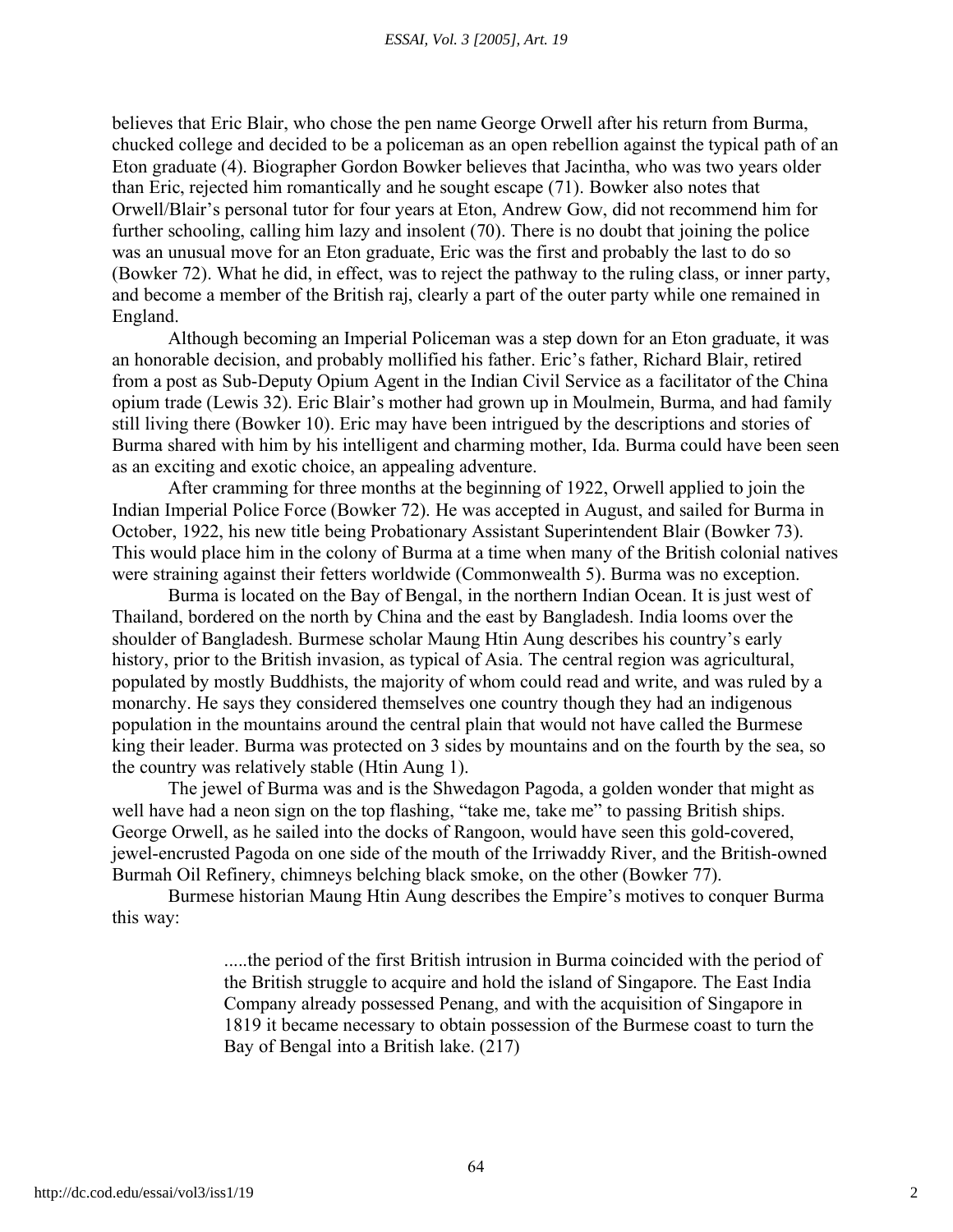After the first British defeat of the Burmese they allowed the King of Burma to stay on his Rangoon throne, but they took control of the governance of the country and much of the land. They also demanded one million pounds, a staggering sum, from the Burmese for war losses (Htin Aung 214). They were also forced to agree to a commercial treaty with the East India Company which gave the Brits control of all commerce (Htin Aung 214). The British Army was to stay in Rangoon until the second installment on the million pounds was made. Many Burmese contributed their savings to pay the British and the Burmese Queen turned over to them all her jewelry (Htin Aung 217). In 1853 there was a second Anglo-Burmese war, basically a ruse of the British to take control of the rich teak forests in the mountains and the rest of the Burmese coast ( Htin Aung 227). In 1885, using a purported insult as an excuse, the British deposed the king of Burma and took over the rest of the country (Htin Aung 232).

The British view on these happenings is summed up by journalist and author Norma Bixler:

> Rice and teak were the major exports; these together with internal revenue ranging from land taxes down to such minutiae as the taxes paid by indigenous distillers of salt enabled Burma to repay with surprising speed the costs of the third Burmese war. After 1891, the province more than paid its own way and a tidy surplus went each year to India. (51)

To add further insult to the Burmese people, Lord Dufferin declared Burma a province of India. Guerrilla warfare broke out immediately against the British occupation army, who declared them bandits to be killed on sight. Whole villages, thousands of people, including women and children, were executed. Peace ultimately prevailed after the royal family, most of the village headmen, and many of the guerillas and their families were dead at the hands of the British soldiers (Htin Aung 266). Between 1890 and 1920 there was a period of relative peace; the Burmese leadership had been destroyed.

Burma's largest export, rice, was controlled by the British, who set prices and costs. As Burma was now a province of India, the British allowed Indian bankers to make loans to Burmese rice farmers at exorbitant interest rates and many rice farmers lost their land. The British-owned Burma Oil Company, once the proud possession of Burmese royalty, owned, processed and shipped Burmese oil. The British-owned Bombay-Burmah Corporation had a monopoly on timber removal and exportation, and the British-owned Burma Corporation had a monopoly on metal extraction and exportation, which included silver, lead, tungsten and tin (Htin Aung 272). The period of time between the third Anglo-Burmese war of 1886 and the 1930's shows a growing economy on paper, but the vast bulk of all profits flowed out of Burma into the banks of the British Isles, and to a smaller extent, India (Htin Aung 273).

The Burmese were further insulted in 1917 when Britain needed the cooperation of India to help them fight in World War I. India was offered new freedoms of self-governance, but Burma was left out of the deal. They sent several delegations to protest this decision and in December of 1920 a university strike began which evolved into a country-wide anti-British strike (Htin Aung 283). Concessions were made and the strike was broken but the undercurrent of anger was present throughout the 1920's and would soon boil over again. In 1923 the British, in an attempt to quell the unrest caused by leaving Burma out of the concessions towards more selfgovernance that they had offered to India, granted Burma some small legislative authority (Bixler 52). There were at least three separate elections held, but there was too much well-earned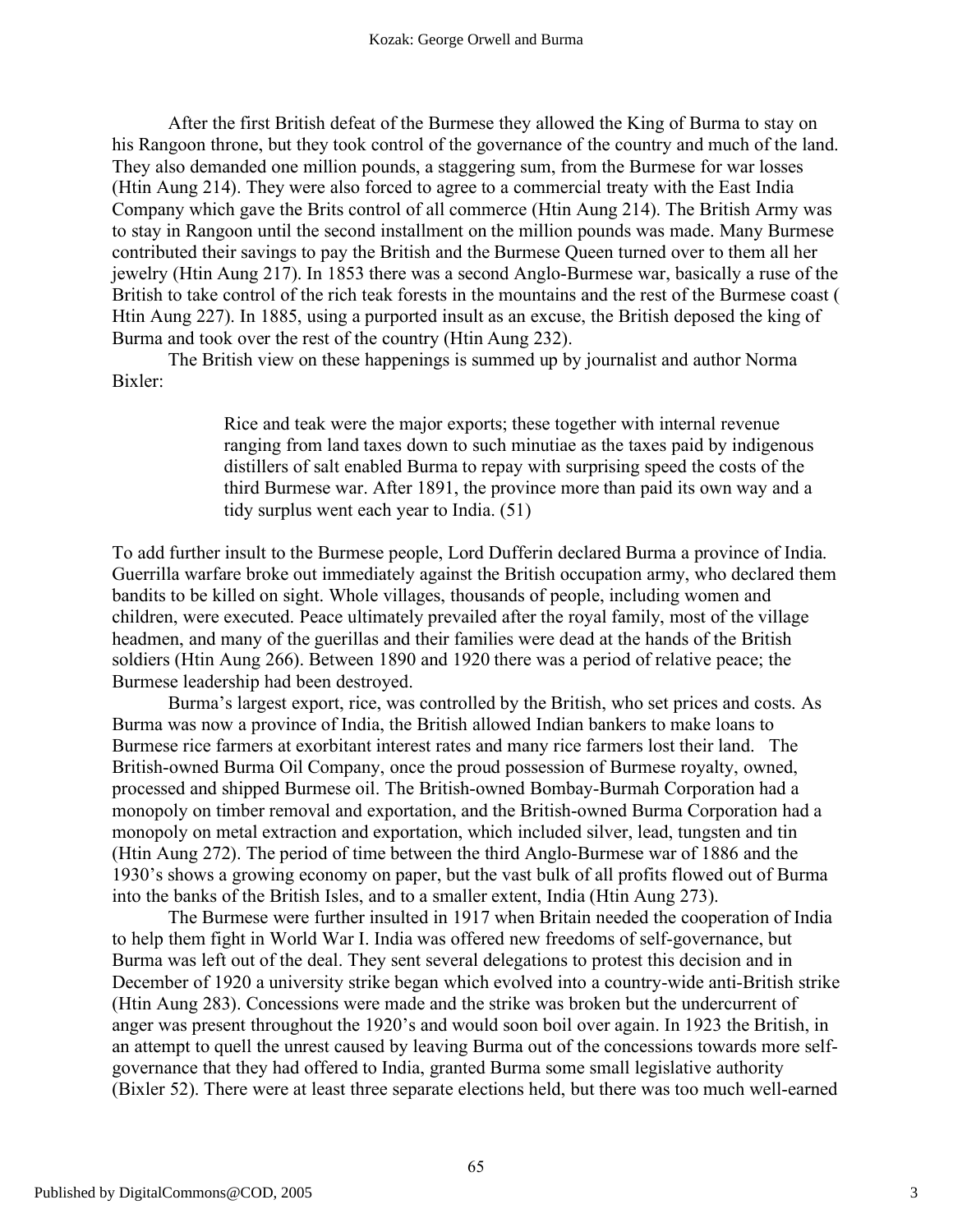mistrust of the British by the Burmese, leading to very small voter participation. Elected Burmese were mostly viewed as ineffectual puppets by their constituents, and their decisionmaking power was very limited by their British "superiors" (Htin Aung 289). These are the simmering circumstances that Eric Blair encountered when he arrived in Rangoon, Burma, in November of 1922, at the age of 19, as a first class passenger aboard the SS Herefordshire (Bowker 75).

Orwell was immediately shipped north, a 14-hour train ride, to the Police Training School inside Fort Dufferin in Mandalay. Mandalay was the former royal capital city of the last Burmese King, Thebaw, and the current British administrative capital of Upper Burma (Bowker 78). Fort Dufferin was formerly the palace built for King Thebaw. Orwell was not impressed with Mandalay, calling it, "rather a disagreeable town---it is dusty and intolerably hot, and it is said to have five main products all beginning with P, namely pagodas, pariahs, pigs, priests, and prostitutes..." (Burmese Days 283). Tension was even higher than usual in Mandalay when Orwell arrived. Only a month before a Buddhist monk had cut off the nose of an Imperial Policeman during a riot (Gross 21).

Orwell began a year's worth of training at the school with two other recruits (Bowker 79). He hunted, read a lot, and often kept to himself. He also learned to speak Burmese fluently (Gross 29). Gordon Bowker, in his very thorough study of Orwell, details every outpost Orwell passed through: Orwell's first posting was only a month in duration, from November to December, 1923, to the hill station of Maymyo, 42 miles northeast of Mandalay by rail. Over the next three and a half years he was posted to the stations of Insein and Myaungmya and Twante that were near the relatively cosmopolitan city of Rangoon, a place where a man could eat at Anglo restaurants and buy the British newspapers, as well as peruse the latest English books. He shot an elephant while stationed in Moulmein in 1926, the girlhood home of his mother. He served in Katha, which is 800 miles north of Burma at the end of the Burma Railroad, near some of the teak forests of Burma (Bowker 83-94). What all these places have in common, what would have been impossible for Orwell to ignore, was the constant demand on him that he must always wear the mask of the pukka sahib and the knowledge that most of the Burmese thought he was a thief and a bully, just as they thought of his compatriots. George Orwell left Burma in July, 1927, and never returned.

Perhaps Orwell entered into his Burma experience looking for a way to rebel against normal expectations, or maybe he was simply looking for adventure. Whatever the reason for his unusual decision, the four and a half years he spent in Burma gave him a fairly unique perspective among writers. As Orwell tells us in The Road to Wigan Pier, published in 1934, "Moreover, in the police you see the dirty work of Empire at close quarters and there is an appreciable difference between doing dirty work and merely profiting by it" (145). To take it a step further, without the understanding that Orwell gained by experiencing first hand what it felt like to be an enforcer of the British raj, he may not have taken the next step toward his personal enlightenment, living poor in Paris and London. If Orwell had decided to stay in England, in essence continuing in his position at the bottom of the middle class, he would be comparable to a member of the "Outer Party" of Nineteen Eighty-Four; his experience of power would be limited. In Burma, as a part of the tiny percentage of the white ruling class, he magically stepped into the "Inner Party" and gradually became disgusted by it. His "political awakening" changed him into an anti-authoritarian champion of the "downtrodden" (Newsinger 3). Orwell makes this perfectly clear in his book, The Road to Wigan Pier: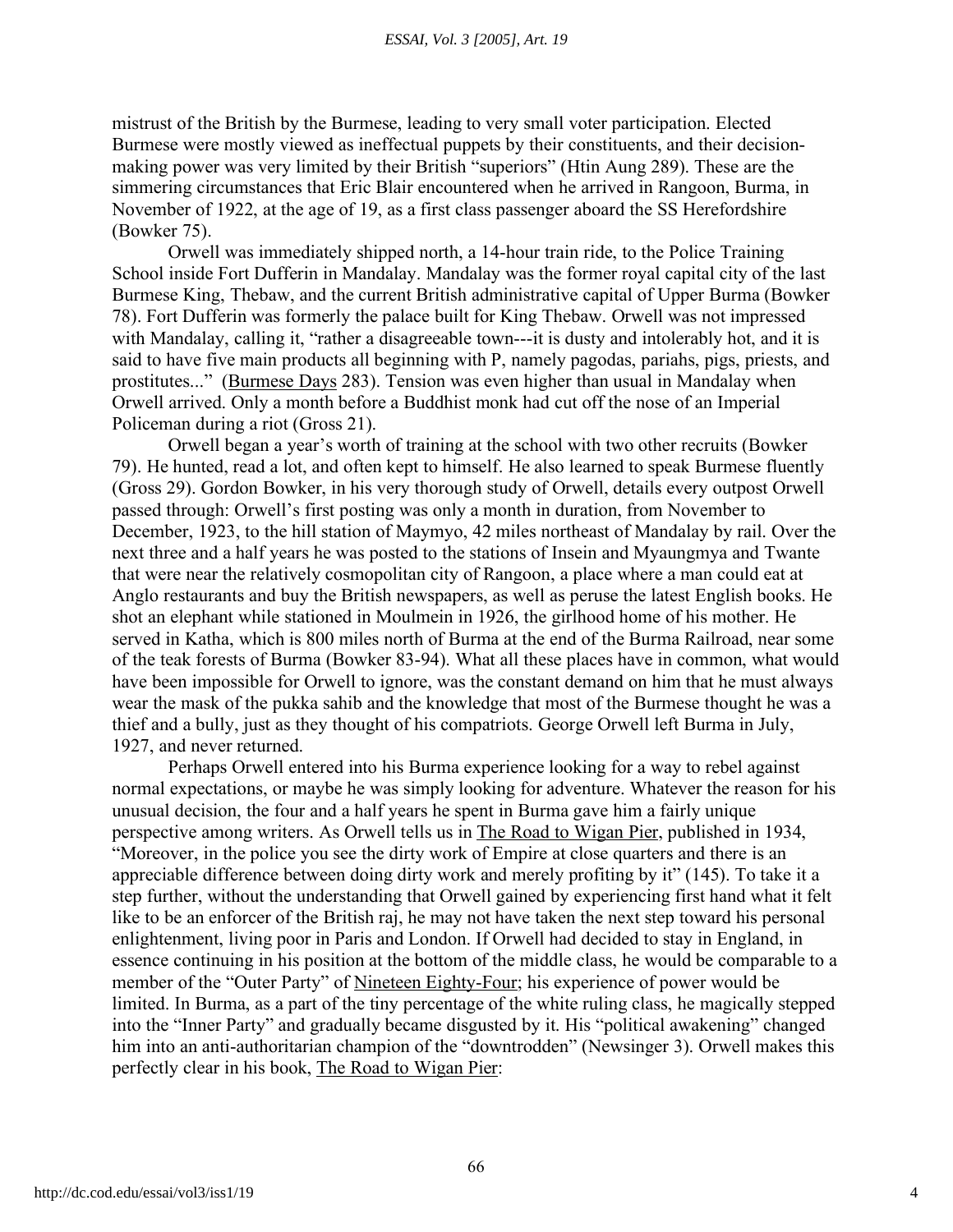I was in the Indian Police five years, and by the end of that time I hated the imperialism I was serving with a bitterness which I probably cannot make clear. In the free air of England that kind of thing is not fully intelligible. In order to hate imperialism you have got to be a part of it.....But it is not possible to be part of such a system without recognizing it as an unjustifiable tyranny. (144)

As a policeman of superior intellect Orwell gradually came to see the damage being done to Burma and the Burmese by his countrymen in the name of English superiority and greed. He knew his countrymen had stolen and profited from Burmese oil, metals, jewels, teak and rice. He could easily observe that the Burmese were allowed to do only the most menial tasks within business and the government. He saw that the final injustice was the yearly collection of taxes that enriched British coffers half a world away. It's probable that Orwell helped break a tax strike that peaked in 1924 by confiscating property, arresting people (Newsinger 2). Orwell writes in Burmese Days about a small, manufactured, village rebellion of seven Burmese that ends in the shooting of one of them by one of the Brits. Two members of the family of the dead Burmese retaliate, slicing Maxwell, the perpetrator, to ribbons with their *dahs* (237). Orwell shows us the impact this has on the remaining tiny British population, who responds with tremendous rage and fear. Orwell tells us, "Eight hundred people, possibly, are murdered every year in Burma; they matter nothing; but the murder of a white man is a monstrosity, a sacrilege" (238). If this is a real event that happened under Orwell's jurisdiction, he would have been the policeman that arrested the murderers, or at least, as he tells us, a reasonable facsimile of the murderers (256).

This is not to say that Orwell was ready to embrace the Burmese people. He had a gift for learning languages and he spent more time than was probably seemly in Buddhist temples and villages absorbing the local cultures (Bowker 79). In Orwell's first novel, Burmese Days, Flory, who is Orwell, takes Elizabeth, the girl he hopes to court, to a Burmese *pwe*. He describes this village theater as "a cross between a historical drama and a revue" (101). He wrongly thinks Elizabeth is interested and gushes:

> In some way that I can't define to you, the whole life and spirit of Burma is summed up in the way that girl twists her arms. When you see her you can see the rice fields, the villages under the teak trees, the pagodas, the priests in their yellow robes, the buffaloes swimming the rivers in the early morning, Thibaw's palace. (103)

Orwell demonstrates curiosity and interest in the culture of Burma, but as an observer, not a participant. He can also appreciate their beauty, "(he was) shapely and even beautiful in his grossness; for the Burmese do not sag and bulge like white men, but grow fat symmetrically, like fruits swelling" (5). Orwell shows us in Burmese Days the lazy servants, the petty bureaucrats, the devilish Buddhist monks, the uppity students, the conniving whores, and the easily quelled rioters that make up the population of Burma in his eyes. If Orwell had any real friends among the Burmese, there is scant evidence of it in his writing.

Orwell was an easy target for Burmese dissent, in a police uniform and at 6'2" he would tower over the average Burmese (Bowker 73). The Burmese were unhappy subjects of the Empire in the 1920's, and although they were sufficiently subdued for the most part, there were incidents that Orwell describes, such as deliberate tripping on the soccer field, cat calls and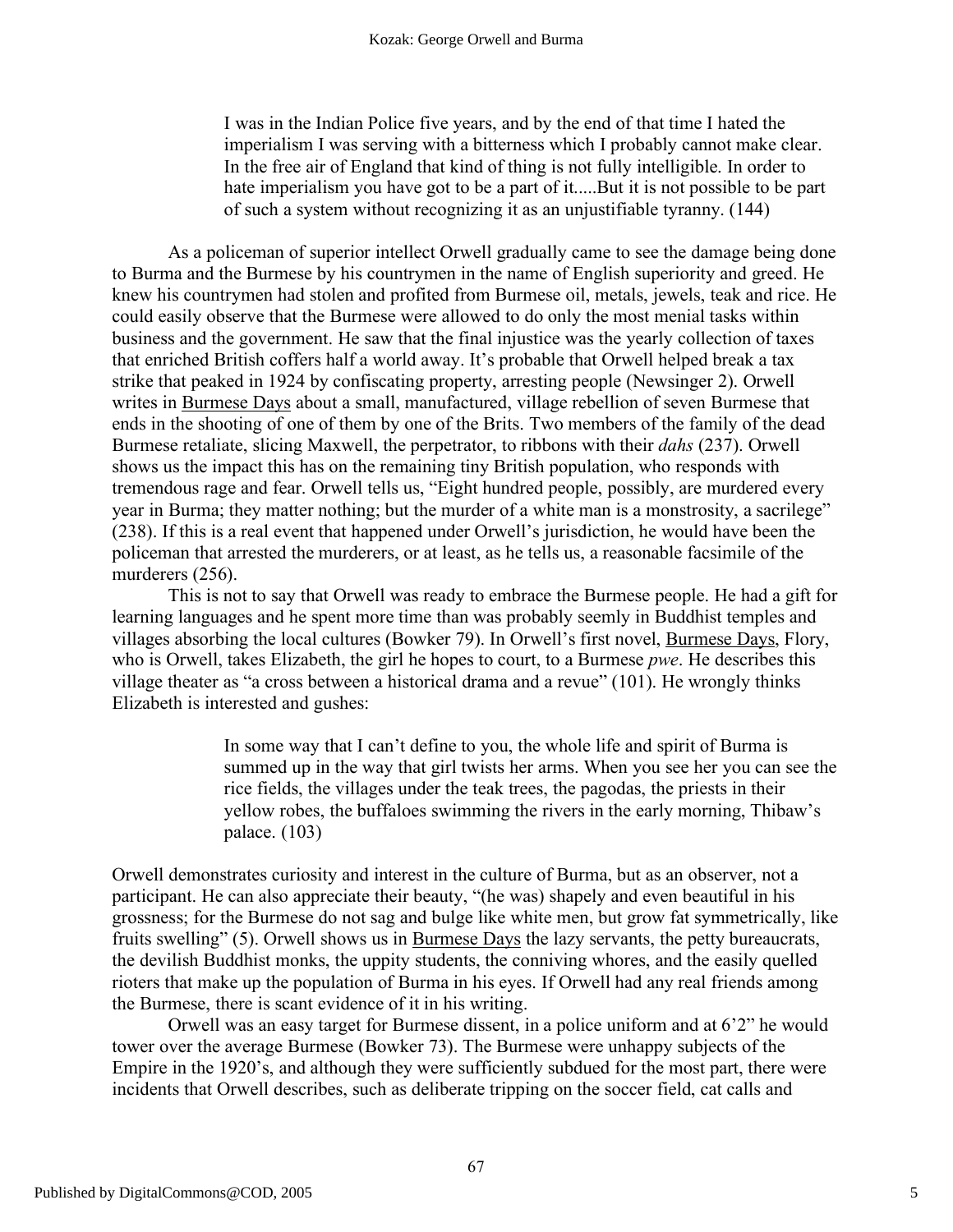laughter, being spat on, and the stares of insultingly grinning youths in the streets and on the trains, calling the Buddhist monks "the worst of all" (3).The descriptions George Orwell gives us of Anglo/ Burmese relations in the short story, Shooting an Elephant, are also very clear. "All I knew was that I was stuck between my hatred of the empire I served and my rage against the evil-spirited little beasts who tried to make my job impossible" (4). He begins his story, "In Moulmein, in Lower Burma, I was hated by large numbers of people---the only time in my life that I have been important enough for this to happen to me. I was the sub-divisional police officer of the town, and in an aimless, petty kind of way anti-European feeling was very bitter" (3). His position in Burma would prevent him from being anything other than an enemy by any Burmese whose opinion he could respect.

In 1946 Orwell corresponds with a female writer whose book, The Story of Burma, he reviews. He writes, "Did you ever read my novel about Burma (*Burmese Days*)? I dare say it's unfair in some ways and inaccurate in some details, but much of it is simply reporting of what I have seen" (Orwell, Collected Essays 114). This is a precious quote to those who seek knowledge of both the state of Burma and the state of Orwell's mind in Burma. There is a good chance that Flory's despair was Orwell's as well, and we are very glad Orwell decided to go home. The crux of Flory's miserable life is that he is in complete sympathy with the Burmese but completely unwilling to disobey the strictures of the pukka sahib. These words of anguish from Burmese Days will echo in his book Nineteen Eighty-Four:

> It is a stifling, stultifying world in which to live. It is a world in which every word and every thought is censored......Free speech is unthinkable. All other kinds of freedom are permitted. You are free to be a drunkard, an idler, a coward, a backbiter, a fornicator; but you are not free to think for yourself. Your opinion on every subject of any conceivable importance is dictated for you by the pukka sahibs' code. (69)

Orwell's job, his sworn duty, was to keep the Burmese people trapped firmly beneath the foot of all the pukka sahibs that had come from England to steal the bounty of Burma and subjugate her people. Orwell had come to know that he had to leave Burma or he would become Flory, bitter, disillusioned, old before his time. He understood the tremendous damage to the human spirit that happens to the man who holds the whip. This time in Burma was critical to the man who became the author of Nineteen Eighty-Four. He needed to become a piece of the dark heart of the British Empire so that he could show us the desperation of both Winston and O'Brien in a way that felt fantastic, yet possible. He needed to be a policeman in Burma to become George Orwell.

Works Cited

Bixler, Norma. Burma: a Profile. New York: Praeger Publishers, 1971. Bowker, Gordon. Inside George Orwell. New York: Palgrave Macmillan, 2003.